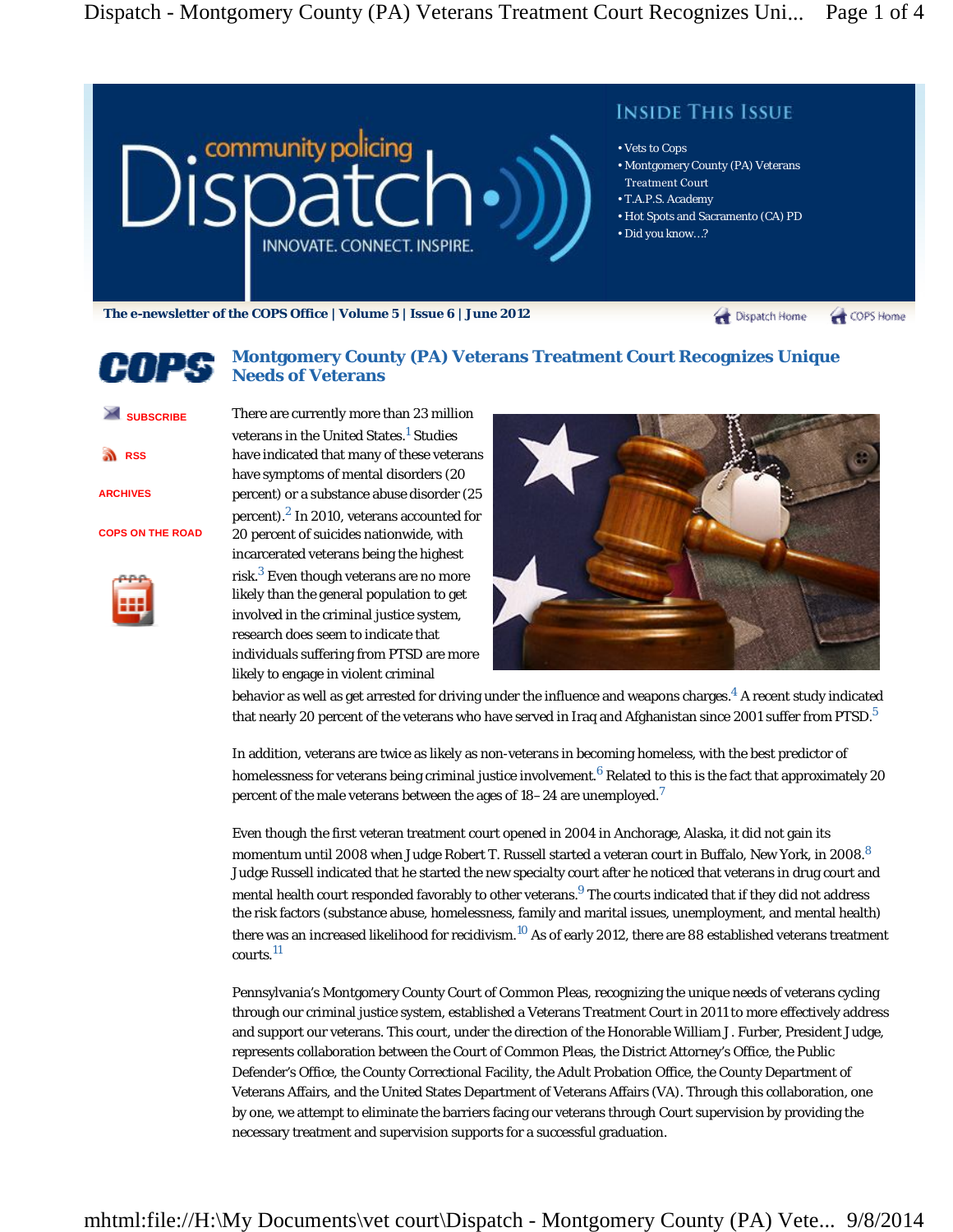Montgomery County's goals for their Veterans Treatment Court are:

- 1. Connect veteran defendants with appropriate VA benefits, treatment, and support services (veteranspecific resources)
- 2. Reduce time spent involved with the criminal justice system
- 3. Decrease time spent in jail by moving defendants expeditiously into appropriate treatment settings
- 4. Promote employment and other evidences of recovery among defendants served by the Veterans Treatment Court
- 5. Re-establishing veteran defendants as productive members of their communities

Participation in Veterans Treatment Court is voluntary. The program consists of three phases, lasting anywhere from 18 to 24 months.

The Veterans Treatment Court will accept referrals from defense attorney, the jail, law enforcement, or the offender after criminal charges have been filed and the case has been forwarded to the Montgomery County Court of Common Pleas for further disposition. Referrals are also accepted for criminal defendants who are before the Court of Common Pleas for alleged violations of existing probation/parole sentences.

*When police officers identify a veteran that needs assistance in their day to day encounters, it offers an excellent opportunity to divert from the traditional criminal justice system. To overlook this referral possibility, we may lose the opportunity to address the veteran's need for treatment and support. We welcome any police officer's insight and referral to a local Veterans Treatment Court and Veteran Affairs Hospital. The application of these resources is another great tool for law enforcement to seek an appropriate disposition.*

Montgomery County Veterans Treatment Court Team is partnering with the Veterans Center to provide trainings and lectures for police officers and clinical staff to inform them of resources and services.

After application, the defendant is classified as "under consideration" for acceptance into Veterans Treatment Court. During this initial consideration period, the primary mechanism for supervision and compliance with recommended treatment will be the imposition of bail conditions.

When the defendant is formally accepted into Veterans Treatment Court, the defendant must enter a plea to certain agreed-upon charges. Thereafter, the defendant will proceed through the three phases of engagement identified in the Terms of Participation. Sentencing may be deferred pending completion of the Veterans Treatment Court program. Upon successful completion of the Veterans Treatment Court program, the defendant's charges may be reduced or dropped all together.

*Since it was established in 2011, the Montgomery County Veterans Treatment Court has diverted 18 veterans from the normal criminal justice system to a treatment court where their issues can be properly addressed.*

#### **Conclusion**

Veterans Treatment Courts are still in their infancy, so the research is limited on the outcomes of these courts. A recent 2011 study by Widener University School of Law concluded that the recidivism rates of veterans treatment courts is similar or possibly lower than other specialty courts.<sup>12</sup> Research on other specialty courts (drug, mental health, and DWI) has shown their effectiveness in reducing future criminal behavior.<sup>13</sup>

For additional information on the Montgomery County (PA) Veterans Treatment Court, please contact: Stephanie Landes, Veterans Treatment Court Coordinator at 610-992-7733.

#### **A Short Story**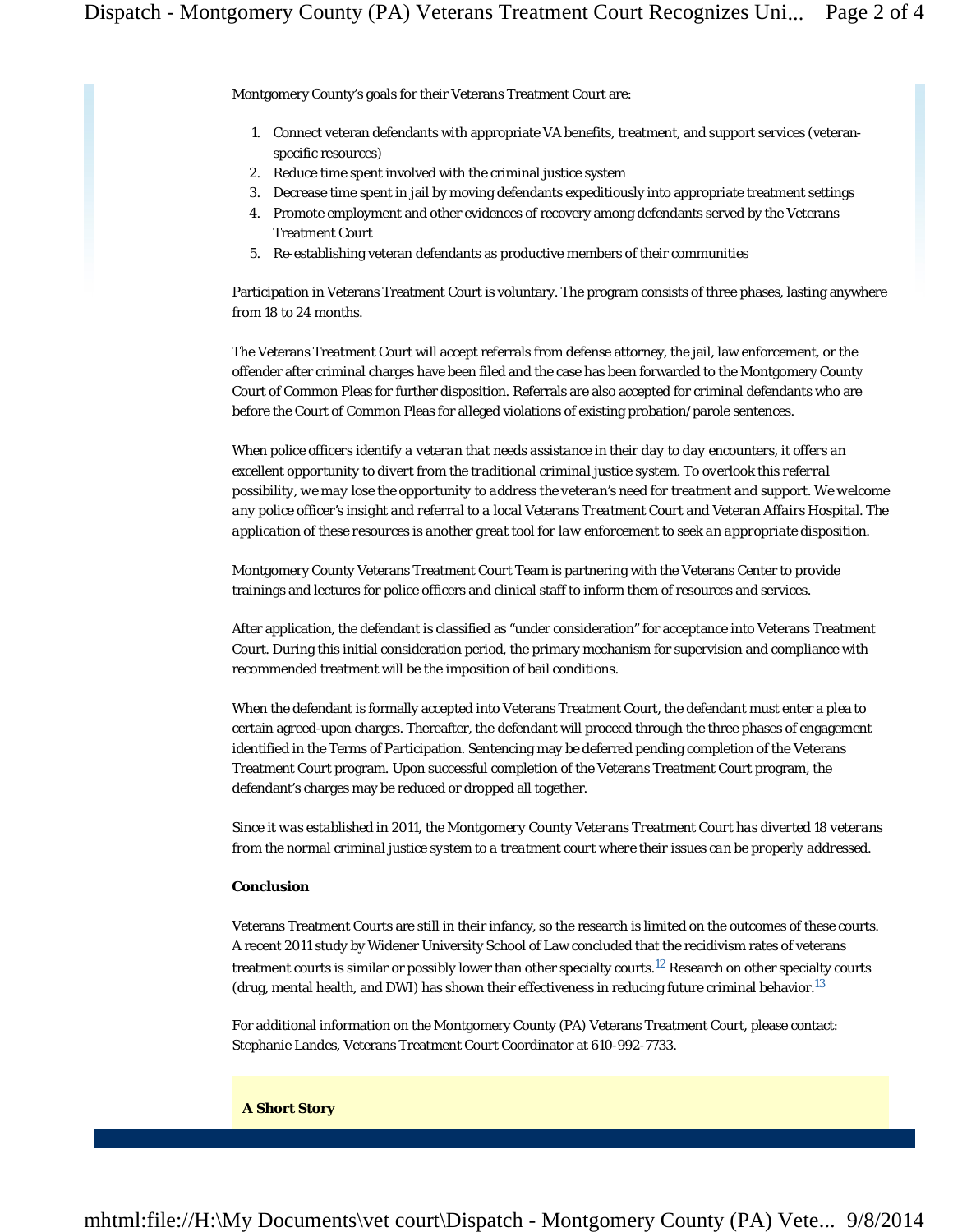The returning veteran served his country with two tours in the Iraq theater. He is a respected soldier that always did what was expected of him and had the camaraderie of his fellow soldiers. Returning to American soil, he had problems readjusting to civilian life almost immediately. He was marginally employed and drank daily—drinking with anyone that would drink with him. The drinking further complicated anger issues, which often led to conflicts with his roommates and others around him. He was a regular veteran who played Taps at funeral details, which only lead to increased alcohol consumption. His life was quickly spiraling out of control. Predictably, the incessant drinking led to his involvement with the criminal justice system; he accumulated his third DUI offense. Facing a lengthy jail sentence, he knew he needed help, so he turned to the one person he knew would help—his platoon sergeant.

When the sergeant and the veteran investigated what was available in the criminal justice system they discovered and applied for *consideration of* the Montgomery County (PA) Veterans Treatment Court. After the necessary psychiatric evaluations required by the Court, the veteran was diagnosed with Post Traumatic Stress Disorder and admitted to the Veterans Treatment Court. The Court was able to build supports, develop treatment plans, and strictly hold the veteran accountable to the overall approach to his recovery.

The veteran was able to avoid his jail sentence and instead attended the inpatient substance abuse and PTSD treatment that he needed. He now lives with his (sober) girlfriend, has started his own company, and has begun regularly attending a 12 step program. He has the support of the Veterans Court team, which includes the judge, his therapist, his probation officer, a district attorney, a public defender, and a mentor, as well as the other veterans in the program. He has an incredible relationship with his mentor. He still has some daily struggles, but now with the proper treatment and support, he knows that he can deal with them. The Veterans Treatment Court was able to help.

The COPS Office is supporting veteran reintegration through its FY12 CHP Program and its "Public Safety Deescalation of Military Veterans in Crisis" training program. This one-day training program, being delivered by the Upper Midwest Community Policing Institute in 15 regions around the nation, will offer instruction on specific verbal tactics and crisis management skills public safety personnel can use when they are out in the field and encounter incidents involving a military veteran who may be in distress. The goal of the training is to help de-escalate crises and minimize the use of force to handle tense situations affected by veteran reintegration. For more information on this training, visit http://cops.usdoj.gov/outside.asp? http://www.umcpi.org or contact Wayne Shellum at 651-917-2255.

#### **Rick Parsons**

*Deputy Chief of Offender Services* Montgomery County (PA) Adult Probation and Parole Department rparsons@montcopa.org

> in collaboration with **Debra R. Cohen-McCullough, Ph.D.**  *Senior Social Science Analyst* COPS Office

<sup>1</sup> *Veterans Treatment Court Studies and Statistics*. National Association of Drug Court Professionals http://cops.usdoj.gov/outside.asp?http://www.justiceforvets.org/studies-and-stats. Accessed 03/06/2012.

2 Ibid.

3 Rob Hotakainen. 2011. **"**Concern grows over 'epidemic' veteran suicide rate." *The News Tribune.* Tacoma, Washington. May 6. http://cops.usdoj.gov/outside.asp?http://www.thenewstribune.com/2011/05/26/1680716/concern-grows-over-epidemic